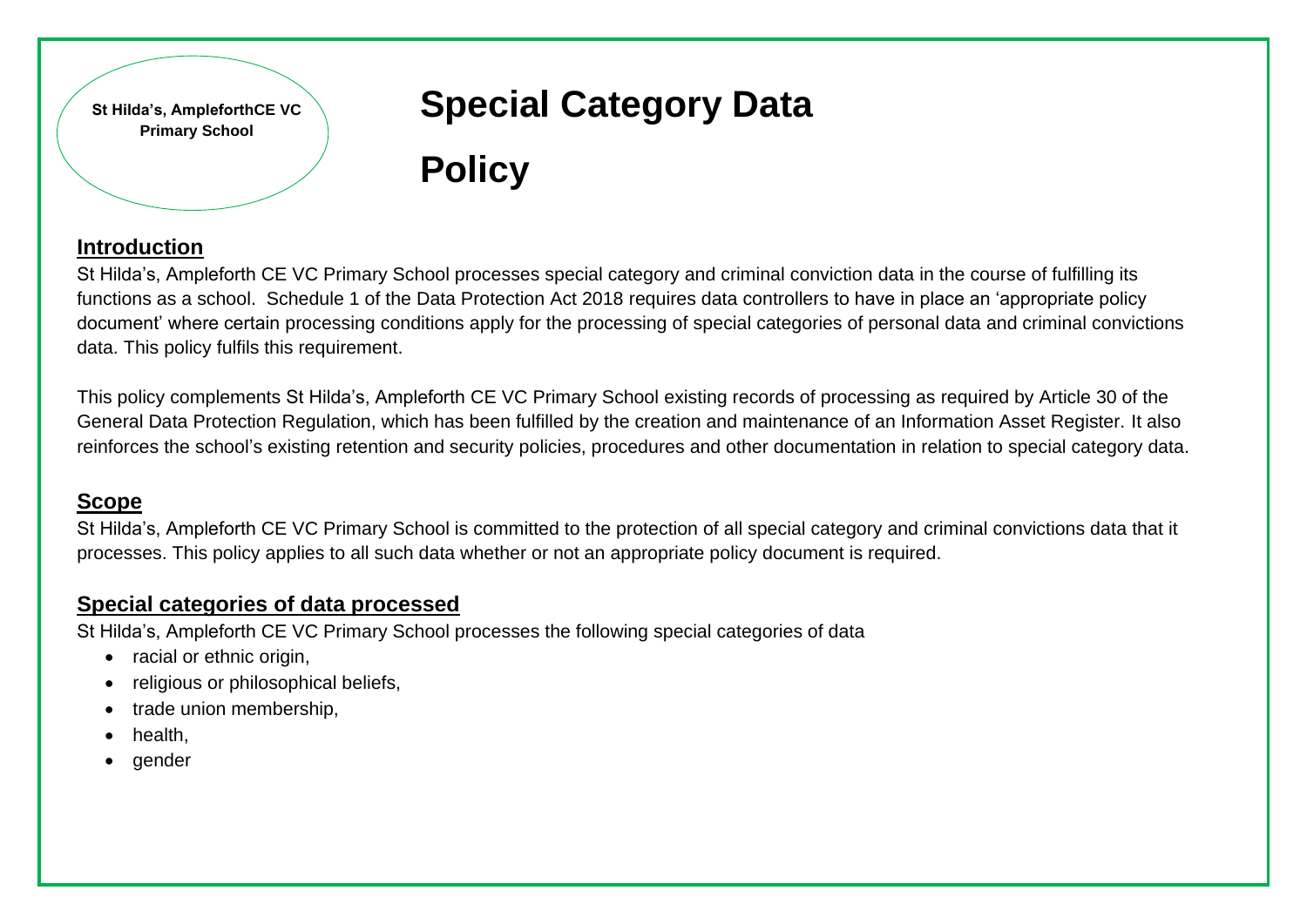The school also processes criminal convictions data for the purposes identified below.

St Hilda's, AmpleforthCE VC Primary School relies on the following processing conditions under Article 9 of the General Data Protection Regulation and Schedule 1 of the Data Protection Act 2018 to lawfully process special category and criminal convictions data:

| Purposes                                                                                                                                                   | Examples of use (not<br>exhaustive)                                                                          | Processing conditions                                                                                       |
|------------------------------------------------------------------------------------------------------------------------------------------------------------|--------------------------------------------------------------------------------------------------------------|-------------------------------------------------------------------------------------------------------------|
| For the provision of education<br>to pupils, including providing<br>support to pupils who are<br>recognised as having Special<br><b>Edicational Needs.</b> | The use of special category<br>data to identify students who<br>require additional support.                  | Article 9(2)(g) Substantial public interest<br>Schedule 1, Part 2, 6 (2) statutory and government purposes  |
| To ensure the safety and<br>wellbeing of pupils                                                                                                            | Details of safeguarding<br>concerns held in safeguarding<br>files.<br>Allergy and disability<br>information. | Article 9(2)(g) Substantial public interest<br>Schedule 1, Part 2, 6 (2) statutory and government purposes  |
| To monitor pupil attendance                                                                                                                                | Medical reasons for absence.<br><b>Safeguarding Concerns</b>                                                 | Article 9(2)(g) Substantial public interest<br>Schedule 1, Part 2, 6 (2) statutory and government purposes  |
| For the provision of school<br>trips                                                                                                                       | Provision of dietry<br>requirements to third parties<br>involved with facilitating the<br>school trip.       | Article 9(2)(g) Substantial public interest<br>Schedule 1, Part 2, 6 (2) statutory and government purposes  |
| For the provision of education<br>in respect of Looked After<br>Children.                                                                                  | Details of criminal convictions<br>in respect of child's parents.                                            | Article 9(2)(g) Substantial public interest<br>Schedule 1, Part 2, 6 (2) statutory and government purposes. |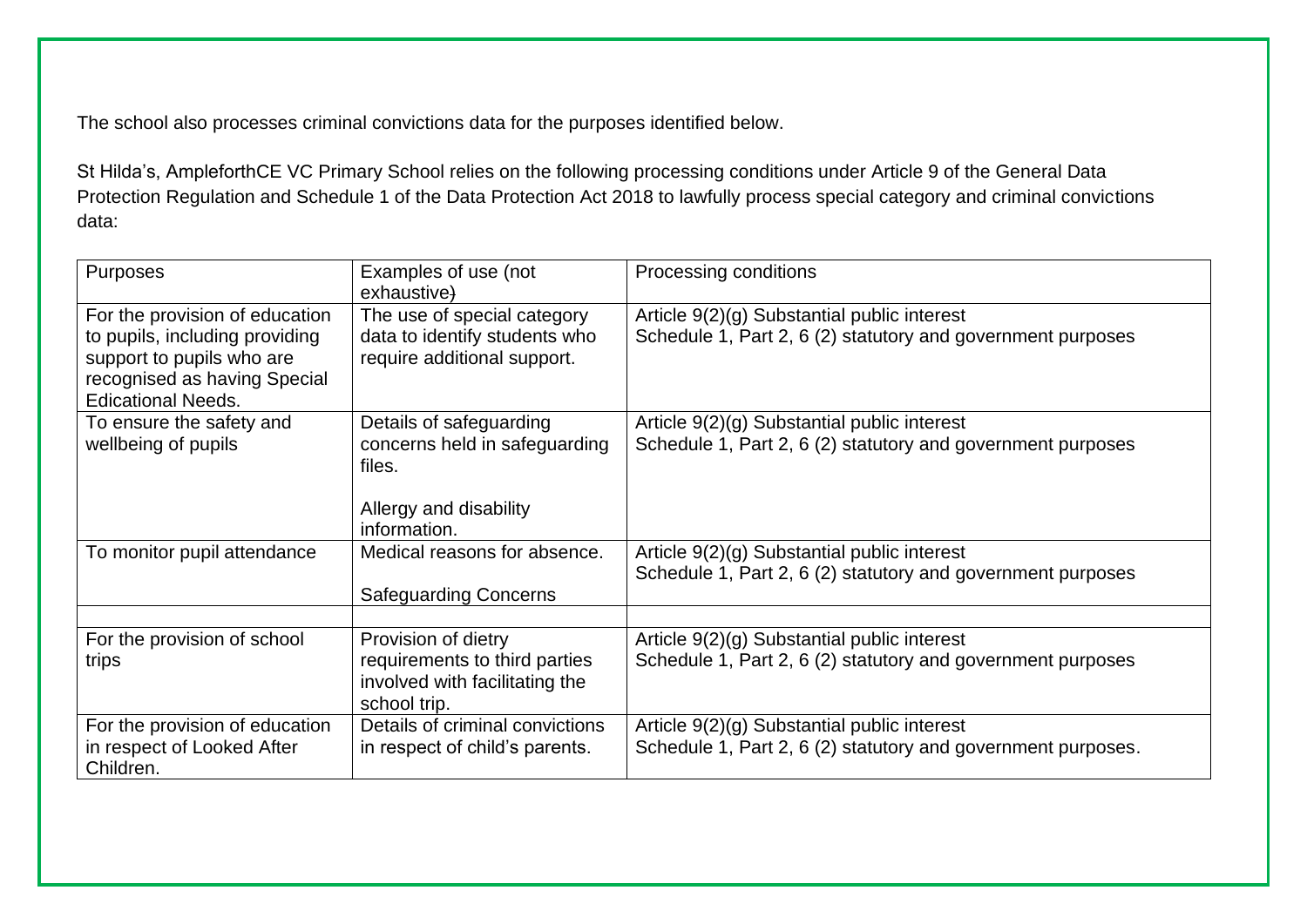| The management of staff          | Personnel files identify medical<br>reasons for absences,<br>adjustments to working<br>environment and trade union<br>membership.<br>Handling of disciplinary<br>proceedings and grievances. | Article 9(2)(g) Substantial public interest<br>Schedule 1, Part 2, 6 (2) statutory and government purposes and (8)<br>equality of opportunity or treatment. |
|----------------------------------|----------------------------------------------------------------------------------------------------------------------------------------------------------------------------------------------|-------------------------------------------------------------------------------------------------------------------------------------------------------------|
| To facilitate the functioning of | Governors will use special                                                                                                                                                                   | Article 9(2)(g) Substantial public interest                                                                                                                 |
| the governing body               | category data where applicable<br>when considering solutions to,<br>for example, access to school<br>for a diabled student.                                                                  | Schedule 1, Part 2, 6 (2) statutory and government purposes                                                                                                 |
| For the prevention and           | Potential special category and                                                                                                                                                               | Article 9(2)(g) Substantial public interest                                                                                                                 |
| detection of crime               | criminal offence data shared                                                                                                                                                                 | Schedule 1, Part 2, 5 (10). Preventing or detecting unlawful acts                                                                                           |
| The handling of complaints       | Complaint investigations may<br>involve reference to and use of<br>special category/ criminal<br>conviction data where<br>applicable to the content and<br>nature of the complaint.          | Article 9(2)(g) Substantial public interest<br>Schedule 1, Part 2, 6 (2) statutory and government purposes                                                  |
| To fulfil legislative health and | Staff heath information for                                                                                                                                                                  | Article 9(2)(g) Substantial public interest                                                                                                                 |
| safety requirements              | assessment of reasonable<br>adjustments.                                                                                                                                                     | Schedule 1, Part 2, 6 (2) statutory and government purposes                                                                                                 |
| <b>Equalities monitoring</b>     | Collection of staff and student                                                                                                                                                              | Article 9(2)(g) Substantial public interest                                                                                                                 |
|                                  | race, ethnicity and religious<br>background.                                                                                                                                                 | Schedule 1, Part 2, 6 (2) statutory and government purposes                                                                                                 |

# **Compliance with Article 5 – The Data Protection Principles**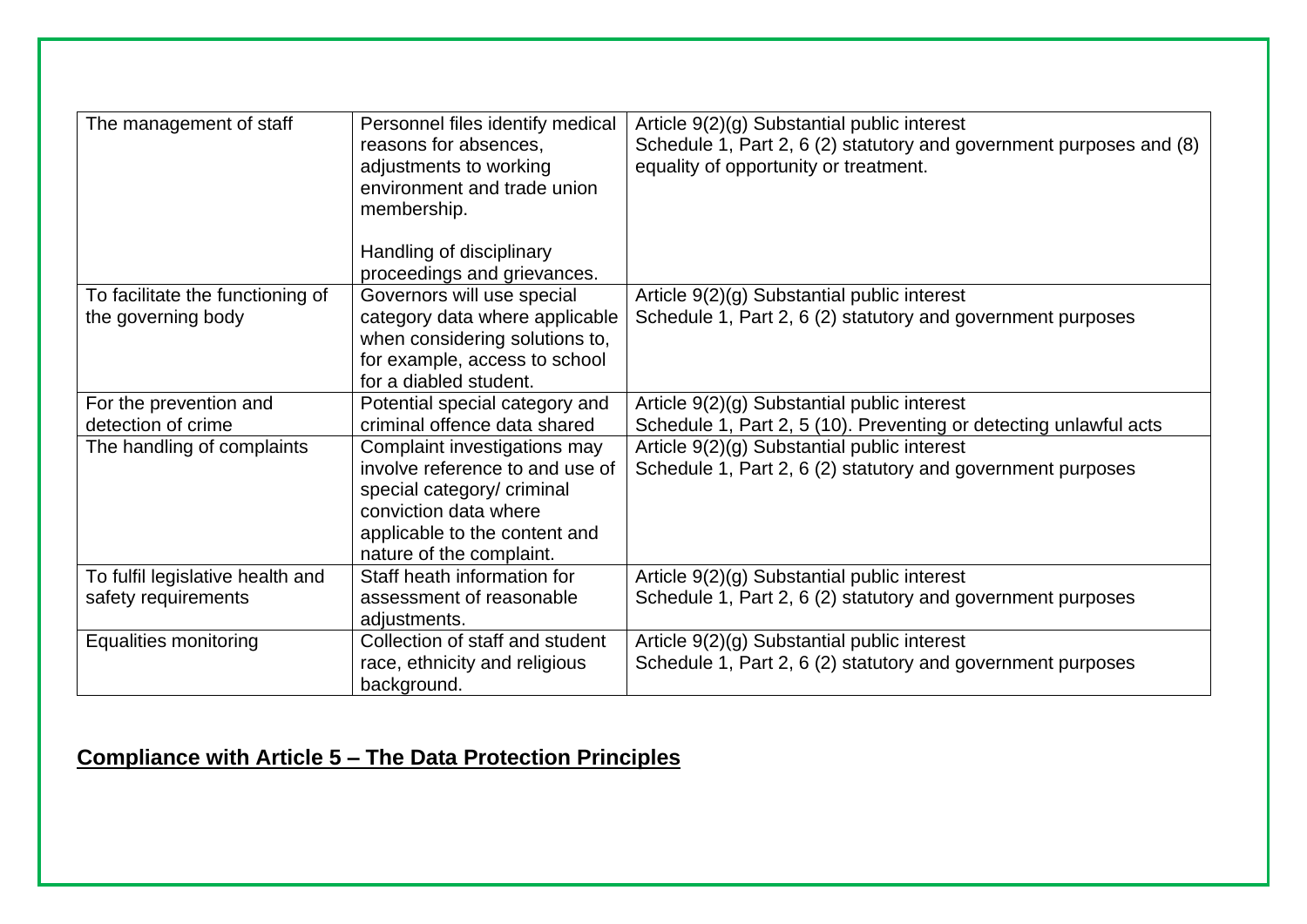St Hilda's, AmpleforthCE VC Primary School maintains documentation and implements procedures which ensures compliance with the Data Protection Principles under Article 5 of the General Data Protection Regulation.

| Document/<br>procedure | <b>Principles</b>                                                                                                                              | How document procedure aids compliance                                                                                                                                                                                                                                                                                                                                                                                                                                                                                                                                                                                                                                                                      |
|------------------------|------------------------------------------------------------------------------------------------------------------------------------------------|-------------------------------------------------------------------------------------------------------------------------------------------------------------------------------------------------------------------------------------------------------------------------------------------------------------------------------------------------------------------------------------------------------------------------------------------------------------------------------------------------------------------------------------------------------------------------------------------------------------------------------------------------------------------------------------------------------------|
| Privacy notices        | Accountability<br>Lawfulness, fairness and<br>transparency<br><b>Purpose limitation</b><br>Accuracy<br>Storage limitation<br>Data minimisation | The school publishes a suite of privacy notices which stipulate that the school is the<br>'data controller', the purposes for which the school processes special category data<br>and the lawful bases we rely on to do this. This fulfils the school's duty to be<br>transparent about the data that it holds, how it is processed and that the school as<br>the data controller is accountable.<br>All privacy notices provide details of how to make a data rights request, ensuring that<br>data subjects are able to check and challenge the lawfulness and accuracy of the<br>data processed.<br>Privacy notices are updated where the school makes changes to the way it<br>processes personal data. |
| <b>Policies</b>        | Accountability<br>Purpose limitation<br>Storage limitation<br>Security<br>Accuracy<br><b>Data Minimisation</b>                                 | The school maintains a framework of information governance policies which detail<br>the expectations and responsibilities of employees of the school This includes, but is<br>not limited to, the following policies:<br><b>Information Policy</b><br><b>Information Security Policy</b><br>Information Security Breach Reporting Policy<br><b>Acceptable Use Policy</b><br><b>Records Management Policy</b><br><b>Record Retention Policy</b>                                                                                                                                                                                                                                                              |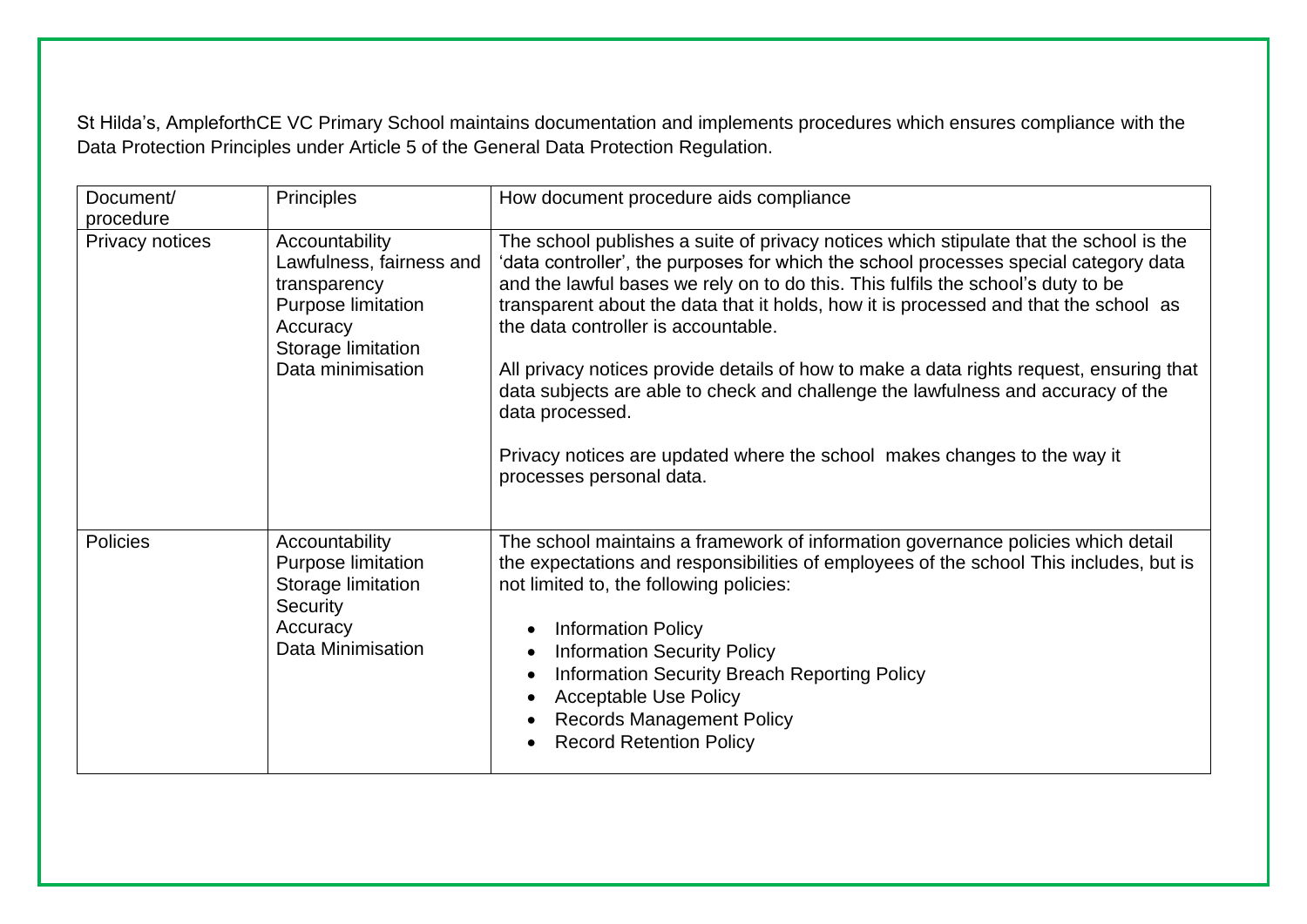|                                                                |                                                                                                                         | These policies set out the processes in place to ensure that the purposes and<br>duration for which special category data are held are not exceeded and the security<br>mechanisms and procedures that are in place to keep this information secure.<br>Administrative procedures for ensuring personal data is recorded accurately and kept<br>up to date are also documented.<br>These policies are reviewed regularly in line with the school's policy review schedule<br>to ensure the processes, procedures and measures remain appropriate and<br>effective.                                                                                                                                                       |
|----------------------------------------------------------------|-------------------------------------------------------------------------------------------------------------------------|--------------------------------------------------------------------------------------------------------------------------------------------------------------------------------------------------------------------------------------------------------------------------------------------------------------------------------------------------------------------------------------------------------------------------------------------------------------------------------------------------------------------------------------------------------------------------------------------------------------------------------------------------------------------------------------------------------------------------|
| <b>Information Asset</b><br>Register                           | Lawfulness, fairness and<br>transparency<br>Purpose limitation<br>Security                                              | Maintenance of this document fulfils the school's legal obligation under Article 30 of<br>the General Data Protection Regulation to keep a record of its processing activities.<br>Information assets which contain special category data have been identified and<br>Article 6, Article 9 and Schedule 1 conditions (where applicable) have been identified<br>for each asset. Retention periods for each asset, based on the school's retention<br>schedule, have also been identified, along with the technical and organisational<br>security measures that are in place to protect each asset.<br>This document is reviewed regularly and updated where there have been changes to<br>the school's data processing. |
| <b>Data Protection</b><br><b>Impact Assessments</b><br>(DPIAs) | Accountability<br>Lawfulness fairness and<br>transparency<br><b>Purpose limitation</b><br>Data minimisation<br>Accuracy | The school conducts Data Protection Impact Assessments where it is undertaking<br>new, high risk processing, or making significant changes to existing data processing.<br>The purpose of the DPIA is to consider and document the risks associated with a<br>project prior to its implementation, ensuring data protection is embedded by design<br>and default.<br>All of the data protection principles are assessed to identify specific risks. These risks<br>are then evaluated and solutions to mitigate or eliminate these risks are considered.                                                                                                                                                                 |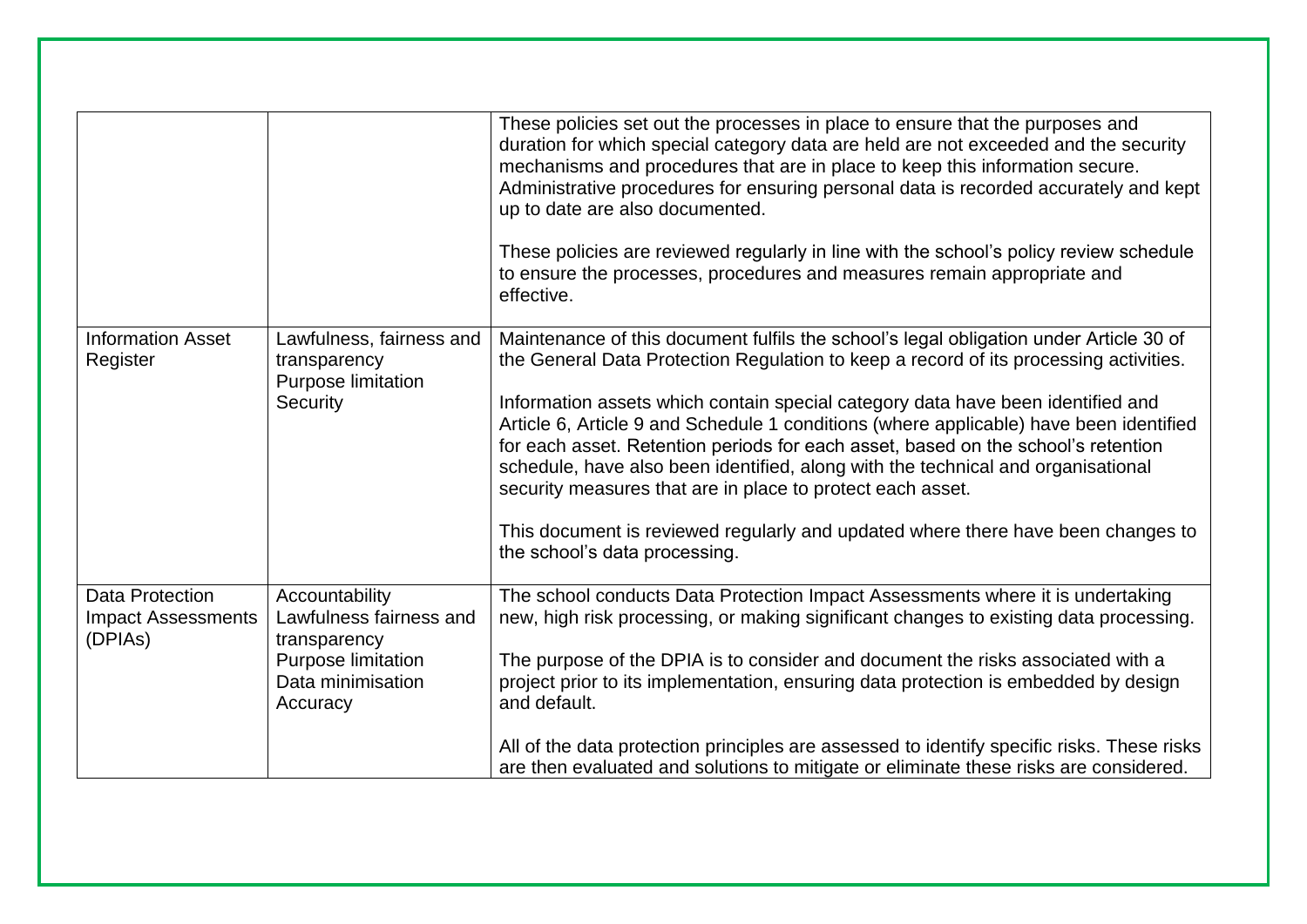|                                                  |                                         | Where a less privacy-intrusive alternative is available, or the project can go ahead<br>without the use of special category data, the school will opt to do this.<br>All DPIAs are signed by the school's Senior Information Risk Owner and Data                                                                                                                                                                                                                                                               |
|--------------------------------------------------|-----------------------------------------|----------------------------------------------------------------------------------------------------------------------------------------------------------------------------------------------------------------------------------------------------------------------------------------------------------------------------------------------------------------------------------------------------------------------------------------------------------------------------------------------------------------|
|                                                  |                                         | <b>Protection Officer.</b>                                                                                                                                                                                                                                                                                                                                                                                                                                                                                     |
| Mandatory data<br>protection training            | Accountability<br>Security              | All staff undertake mandatory data protection training, which is refreshed every 2<br>years as recommended as a minimum, with annual training if resources allow                                                                                                                                                                                                                                                                                                                                               |
|                                                  |                                         | Staff members who have particular responsibility for managing the risks to personal<br>data, such as the Senior Information Risk Owner, Specific Point of Contact and<br>Information Asset Owners, undertake additional specialist training where applicable.                                                                                                                                                                                                                                                  |
|                                                  |                                         | Where new processes are introduced as a result of additions to or changes to<br>processing, additional training will be provided to staff members involved with the<br>project. The requirement for this will be identified as part of Data Protection Impact<br>Assessments.                                                                                                                                                                                                                                  |
| <b>Retention schedule</b><br>and destruction log | Purpose limitation<br>Data minimisation | The school does not retain special categories of data for any longer than it is<br>necessary to do so in order to fulfil our specific purposes.                                                                                                                                                                                                                                                                                                                                                                |
|                                                  |                                         | The school has a retention schedule in place which is based on guidance issued by<br>the Information and Records Management Society (IRMS). Where there is no<br>legislative or best practice guidance in place, the Senior Information Risk Owner will<br>decide how long the information should be retained based on the necessity to keep<br>the information for a legitimate purpose or purposes. The School Business Manager<br>has responsibility for ensuring records retention periods are adhered to. |
|                                                  |                                         | The school also maintains a destruction log, which documents what information has<br>been destroyed, the date it was destroyed and why it has been destroyed.                                                                                                                                                                                                                                                                                                                                                  |
| <b>Technical and</b><br>organisational           | Security<br>Accountability<br>Accuracy  | The school employs the following technical and organisational security measures<br>where appropriate to protect the personal and special category data that the school<br>processes                                                                                                                                                                                                                                                                                                                            |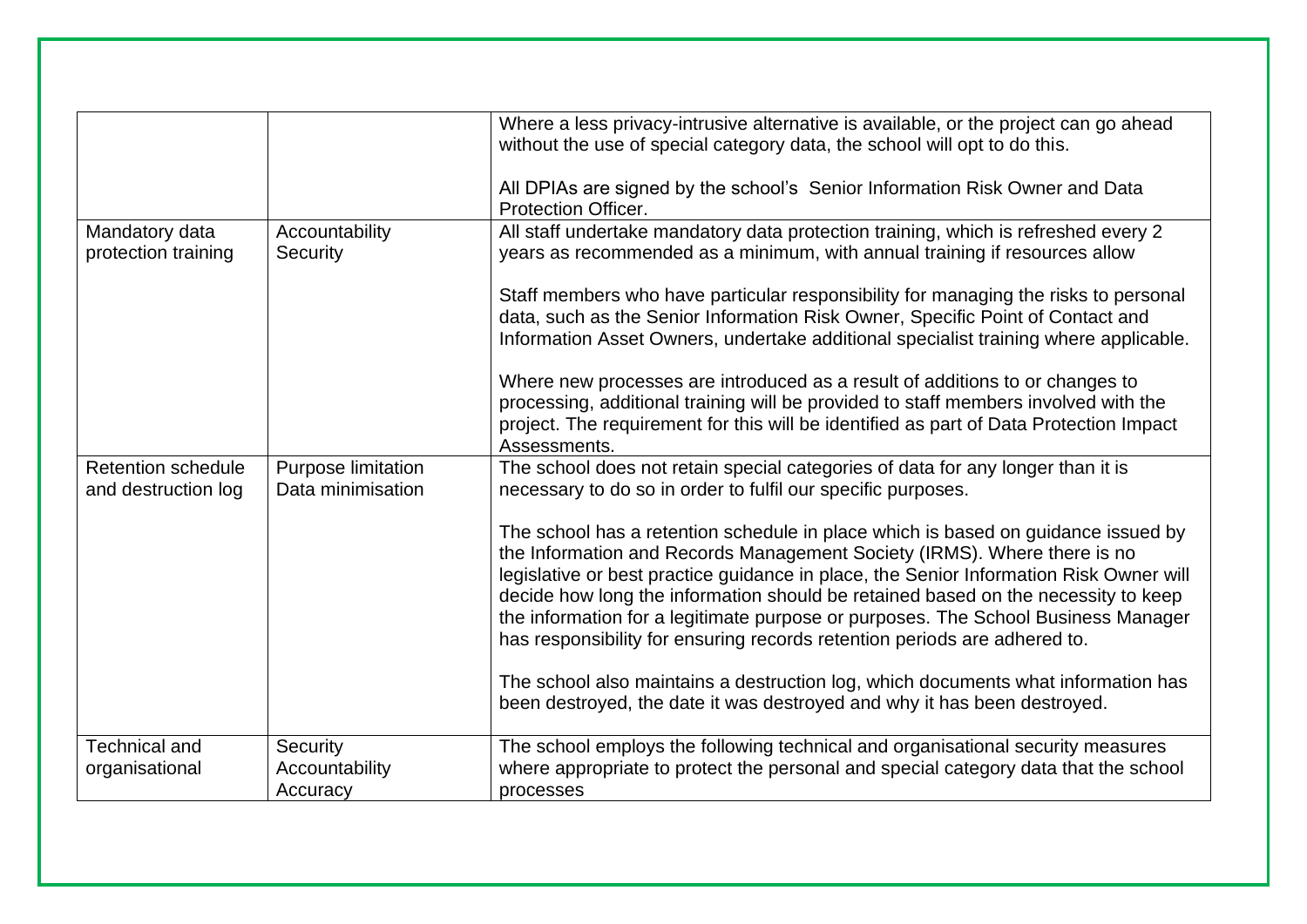| security measures<br>and procedures.<br>Recording and<br>reporting personal<br>data breaches<br>where necessary |                            | Password protection of electronic devices and systems<br>Encryption of portable devices??<br>Encryption of emails<br>Recorded delivery of sensitive paper documents<br>Secure, storage of paper records using a key<br>Clear desk policy<br>Audit trails on electronic systems<br>Regular backups that can be restored in the event of an emergency<br>Access/ permission controls<br>Secure destruction of paper records<br>Information governance policies (detailed above)<br>Physical building security measures (locked doors, visitor sign in procedure<br>alarm system.)<br>Cyber security risk prevention measures (firewalls and anti-virus software,<br>phishing email awareness, download restrictions etc.)<br>A full description of security measures employed by the school can be found in the<br>school's Information Security Policy referenced above.<br>In the event that these measures should fail and a personal data breach occurs, the<br>incident will be recorded in a log, investigated and reported to the school's Data<br>Protection Officer where necessary. Severe incidents are reported to the Information<br>Commissioner's Office. This process is documented in greater detail in the<br>Information Security Breach Reporting Policy referred to above. |
|-----------------------------------------------------------------------------------------------------------------|----------------------------|-----------------------------------------------------------------------------------------------------------------------------------------------------------------------------------------------------------------------------------------------------------------------------------------------------------------------------------------------------------------------------------------------------------------------------------------------------------------------------------------------------------------------------------------------------------------------------------------------------------------------------------------------------------------------------------------------------------------------------------------------------------------------------------------------------------------------------------------------------------------------------------------------------------------------------------------------------------------------------------------------------------------------------------------------------------------------------------------------------------------------------------------------------------------------------------------------------------------------------------------------------------------------------------------------|
| Written contracts<br>with data processors                                                                       | Accountability<br>Security | Where the school shares personal data with a data processor, a written contract is<br>obtained. All existing contracts are checked to ensure that all mandatory data<br>protection clauses are present and all new contracts are assessed prior to forming an<br>agreement with the processor.                                                                                                                                                                                                                                                                                                                                                                                                                                                                                                                                                                                                                                                                                                                                                                                                                                                                                                                                                                                                |